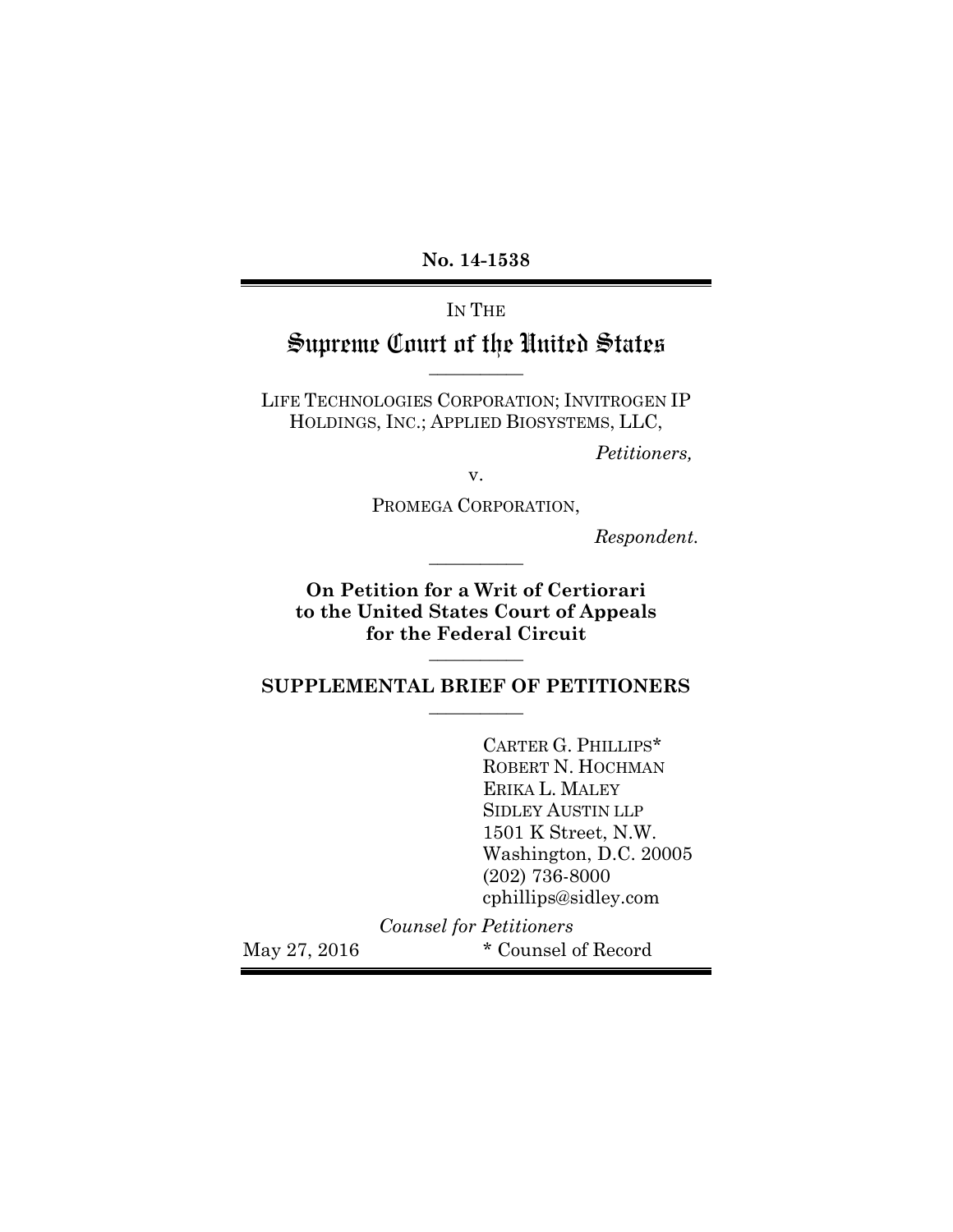## TABLE OF CONTENTS

|                                                                                                                                                                                                                                                                                                                                                                                                                                                         | Page                |
|---------------------------------------------------------------------------------------------------------------------------------------------------------------------------------------------------------------------------------------------------------------------------------------------------------------------------------------------------------------------------------------------------------------------------------------------------------|---------------------|
|                                                                                                                                                                                                                                                                                                                                                                                                                                                         | 11                  |
|                                                                                                                                                                                                                                                                                                                                                                                                                                                         | $\mathbf{1}$        |
| I. THE COURT SHOULD FOLLOW THE<br>UNITED STATES' RECOMMENDATION<br>TO GRANT REVIEW OF THE FEDERAL<br>CIRCUIT'S HOLDING THAT A DEFEN-<br>DANT MAY BE LIABLE UNDER SEC-<br>TION 271(f)(1) FOR SUPPLYING A SIN-<br>GLE COMMODITY COMPONENT<br>II. THE COURT SHOULD ALSO REVIEW<br>THE QUESTION WHETHER THE FED-<br>ERAL CIRCUIT ERRED IN HOLDING<br>THAT A SINGLE ENTITY CAN "ACTIVE-<br>LY INDUCE" ITSELF TO ENGAGE IN<br>CONDUCT UNDER SECTION 271(f)(1) | $\overline{2}$<br>6 |
|                                                                                                                                                                                                                                                                                                                                                                                                                                                         | 12                  |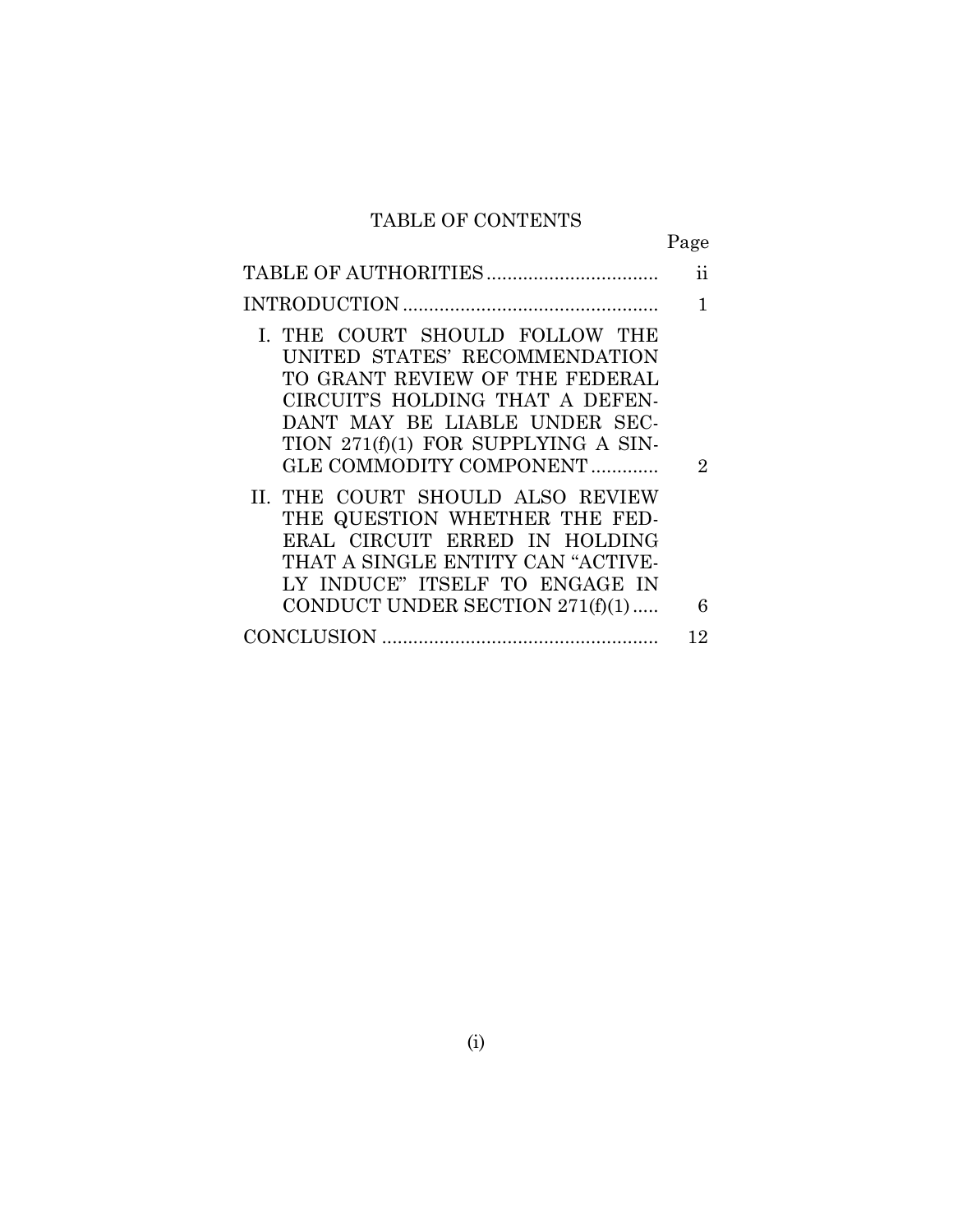## TABLE OF AUTHORITIES

CASES Page

| Deepsouth Packing Co. v. Laitram Corp.,     |
|---------------------------------------------|
| 406 U.S. 518 (1972), <i>superseded</i> by   |
| <i>statute</i> , Patent Law Amendments of   |
| 1984, Pub. L. No. 98-622, 98 Stat. 3383,    |
| as recognized in Microsoft Corp. v. $AT\&T$ |
|                                             |
| Global-Tech Appliances, Inc. v. SEB S.A.,   |
|                                             |
| Microsoft Corp. v. AT&T Corp., 550 U.S.     |
|                                             |
| Morrision v. Nat'l Austl. Bank Ltd., 561    |
| 6                                           |
| Nomadix, Inc. v. Hospitality Core Servs.    |
| LLC, No. CV 14-08256, 2015 WL               |
| $1525537$ (C.D. Cal. Apr. 3, 2015)<br>5     |
| Powerex Corp. v. Reliant Energy Servs.,     |
| 9                                           |
| Yates v. United States, 135 S. Ct. 1074     |
| 2                                           |
|                                             |

### STATUTE

| $35 \text{ U.S.C.} \S 271 \dots 251 \dots 251 \dots 251 \dots 251 \dots 251 \dots 251 \dots 251 \dots 251 \dots 251 \dots 251 \dots 251 \dots 251 \dots 251 \dots 251 \dots 251 \dots 251 \dots 251 \dots 251 \dots 251 \dots 251 \dots 251 \dots 251 \dots 251 \dots 251 \dots 251 \dots 251 \dots 251 \dots 251 \dots 251 \dots 251 \dots 251 \dots 251 \dots 251 \dots 251$ |  |  |
|--------------------------------------------------------------------------------------------------------------------------------------------------------------------------------------------------------------------------------------------------------------------------------------------------------------------------------------------------------------------------------|--|--|
|--------------------------------------------------------------------------------------------------------------------------------------------------------------------------------------------------------------------------------------------------------------------------------------------------------------------------------------------------------------------------------|--|--|

## SCHOLARLY AUTHORITIES

| Bernard Chao, <i>Patent Imperialism</i> , 109 |  |
|-----------------------------------------------|--|
| Nw. U. L. Rev. Online 77 (2014)               |  |
| Donald S. Chisum, Normative and Empiri-       |  |
| cal Territoriality in Intellectual Property:  |  |
| Lessons from Patent Law, 37 Va. J. Int'l      |  |
|                                               |  |
|                                               |  |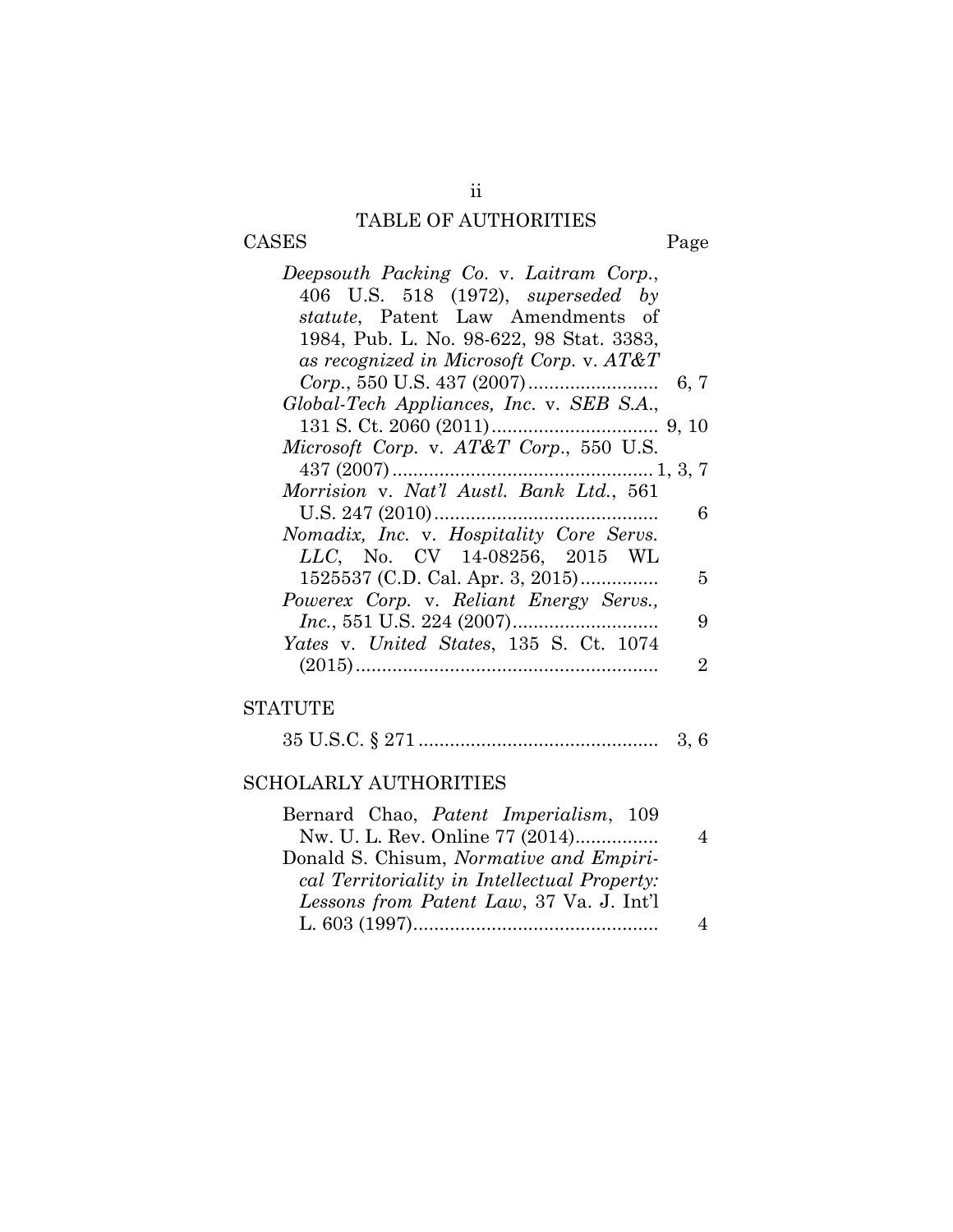# TABLE OF AUTHORITIES

# OTHER AUTHORITY Page

| 13B Wright & Miller, Federal Practice and |    |
|-------------------------------------------|----|
|                                           | 11 |

iii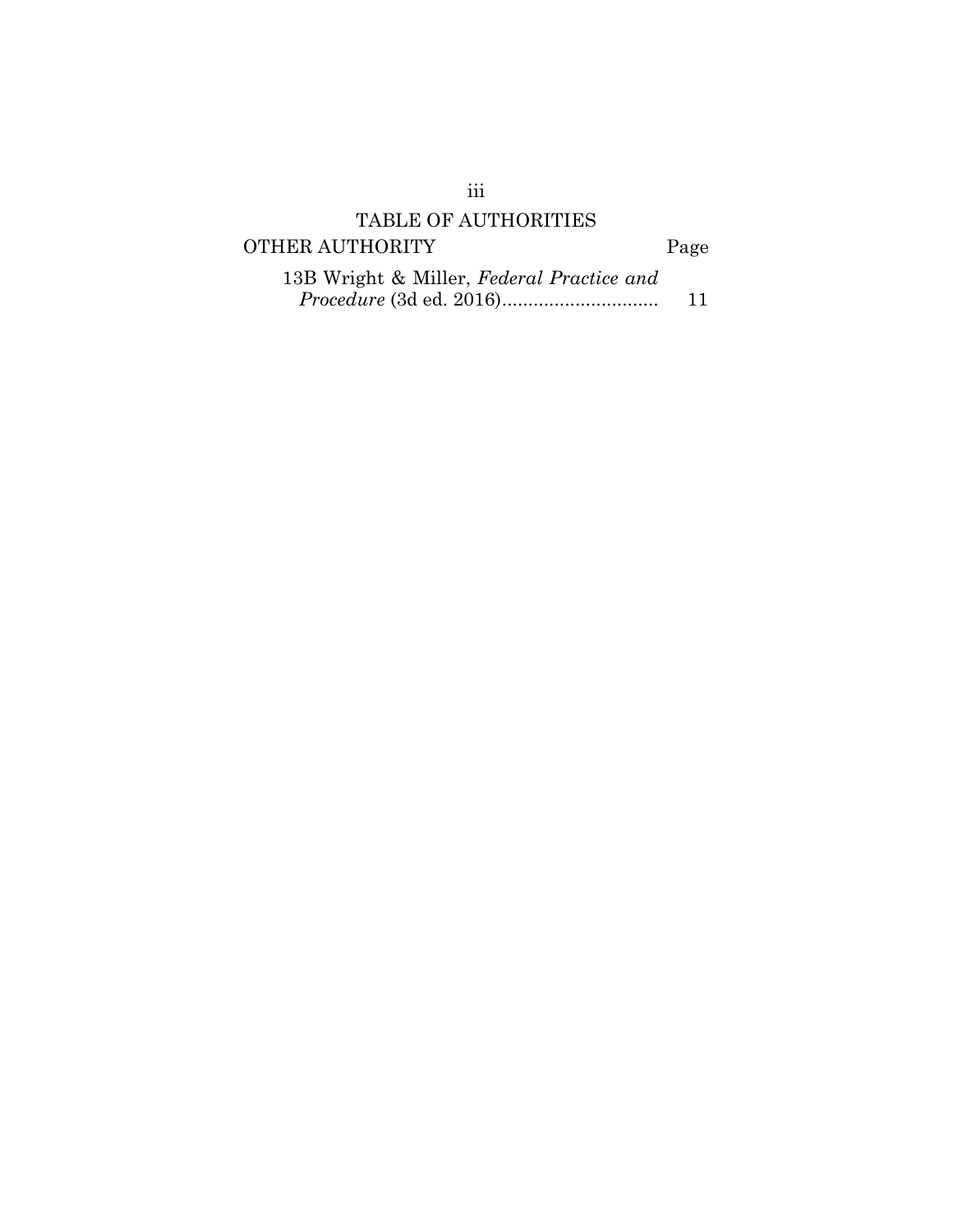#### **INTRODUCTION**

As the United States recommends, the "petition for a writ of certiorari should be granted." Br. for the United States as Amicus Curiae (Br.) 1. The United States agrees that the Federal Circuit's interpretation of 35 U.S.C.  $\S 271(f)(1)$  is incorrect in a way that both "impinges on legitimate foreign sovereign interests," Br. 18 (alterations omitted), and threatens "farreaching implications for U.S. export trade," *id*. at 19. This Court's review of the second question presented—concerning the interpretation of the phrase "all or a substantial portion of the components of a patented invention"—is therefore urgently needed.

Respectfully, petitioner submits that this Court should also review the first question presented concerning whether a party can "actively induce" itself to engage in conduct abroad—even though the United States recommends declining review of that issue. This issue involves the meaning of the same statutory subsection the United States recommends considering, and reviewing both questions together would enable this Court to consider the statute as a whole in light of its overarching purpose when giving meaning to its terms. This more robust approach is particularly valuable here because, as this Court recognized in *Microsoft Corp.* v. *AT&T Corp*., 550 U.S. 437 (2007), section 271(f) is intended to be a narrow exception to the fundamental "presumption that United States law governs domestically but does not rule the world." *Id.* at 454–55. The combined effect of the Federal Circuit's erroneous holdings on both questions vastly increases the extraterritorial reach of the statute.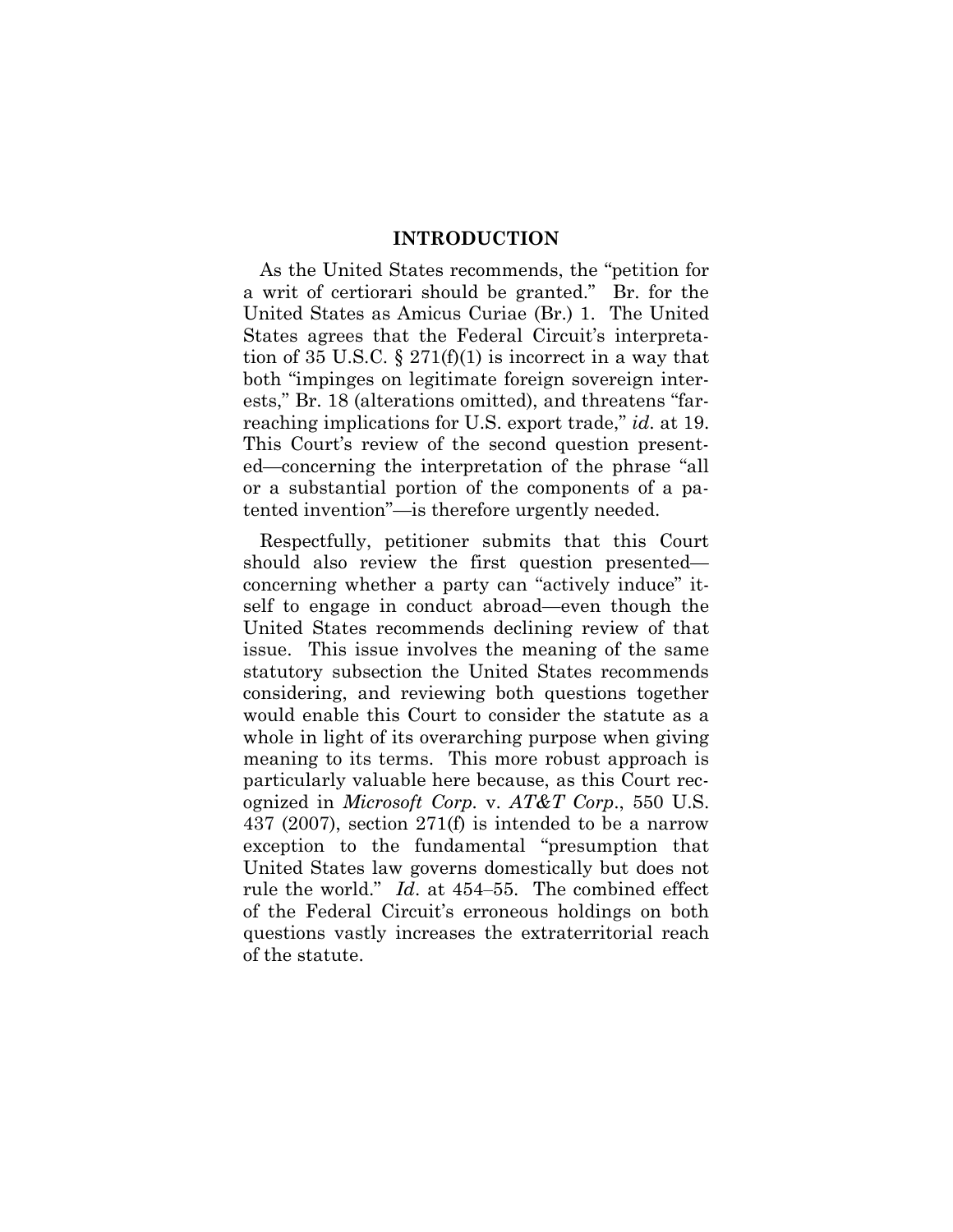### **I. THE COURT SHOULD FOLLOW THE UNITED STATES' RECOMMENDATION TO GRANT REVIEW OF THE FEDERAL CIR-CUIT'S HOLDING THAT A DEFENDANT MAY BE LIABLE UNDER SECTION 271(f)(1) FOR SUPPLYING A SINGLE COMMODITY COMPONENT.**

As the United States recommends, "this Court should review the Federal Circuit's holding that a defendant may be held liable under Section 271(f)(1) for supplying a single component of a patented invention." Br. 15 (capitalization omitted). The United States' analysis confirms that the Federal Circuit's ruling is both erroneous and highly important, warranting this Court's review.

1. First, as the United States explains, the context of the phrase "substantial portion of the components" in  $\S 271(f)(1)$  "makes clear that the provision uses the term 'substantial' in its quantitative sense," to refer to the *number* of components exported, rather than their qualitative importance. Br. 16. "[A] word is known by the company it keeps," *Yates* v. *United States*, 135 S. Ct. 1074, 1085 (2015), and the surrounding words in section  $271(f)(1)$ , including "all" and "portion," are plainly quantitative in nature. Br. 16–17. The Federal Circuit therefore erred in construing "substantial" to mean "'important' or 'essential,'" and ruling that it could encompass "a single important or essential component." Pet. App. 28a‒29a.

As the United States also observes, further context from the companion provision of section  $271(f)(1)$ supports petitioners' (and the United States') view that a "substantial portion of the components" of an invention cannot be just one component. Section  $271(f)(2)$  "specifies the circumstances in which the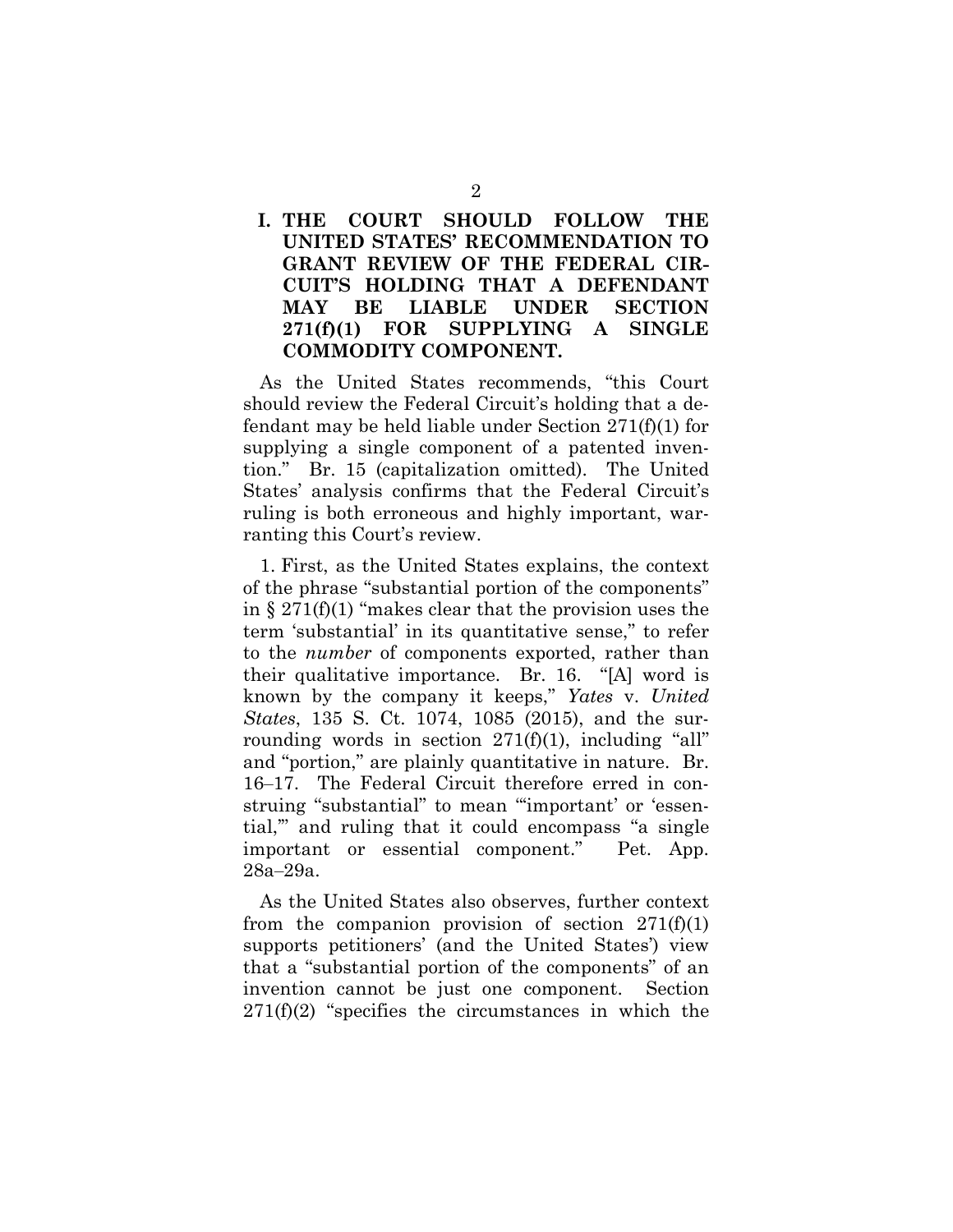export of a single component from the United States can give rise to infringement liability," Br. 17: liability can be imposed for such conduct *only* if the component is "especially made or especially adapted for use in the invention and not a staple article or commodity of commerce suitable for substantial noninfringing use." 35 U.S.C. 271(f)(2). The Federal Circuit's construction of section  $271(f)(1)$  to nonetheless "permit liability based on the supply of a single staple article would give that provision the broad sweep that Congress purposely avoided in Section  $271(f)(2)$ ," Br. 18, exposing exporters of staple articles of commerce to potentially massive worldwide lost profits damages on sales of multi-component products. See also 35 U.S.C. § 271(c) (similarly limiting liability for contributory infringement to components that are "not a staple article or commodity of commerce suitable for substantial noninfringing use").

The contextual indications of meaning by themselves demonstrate the Federal Circuit's error. But, as the United States correctly notes, this Court's prior decisions provide still more reason to reject the Federal Circuit's interpretation. This Court has instructed lower courts to resolve "any doubt" about the interpretation of section  $271(f)(1)$  by applying the presumption against extraterritoriality, and to "resist giving the language in which Congress cast § 271(f)(1) an expansive interpretation." *Microsoft*, 550 U.S. at 442. As the United States correctly recognizes, the Federal Circuit here did the opposite, giving the statute's terms an expansive reading. Br. 18. The result is precisely what the presumption against extraterritoriality is designed to prevent: liability for "conduct that plays a relatively minor role in the transaction, in derogation of foreign states' legitimate sovereign interest in permitting their citi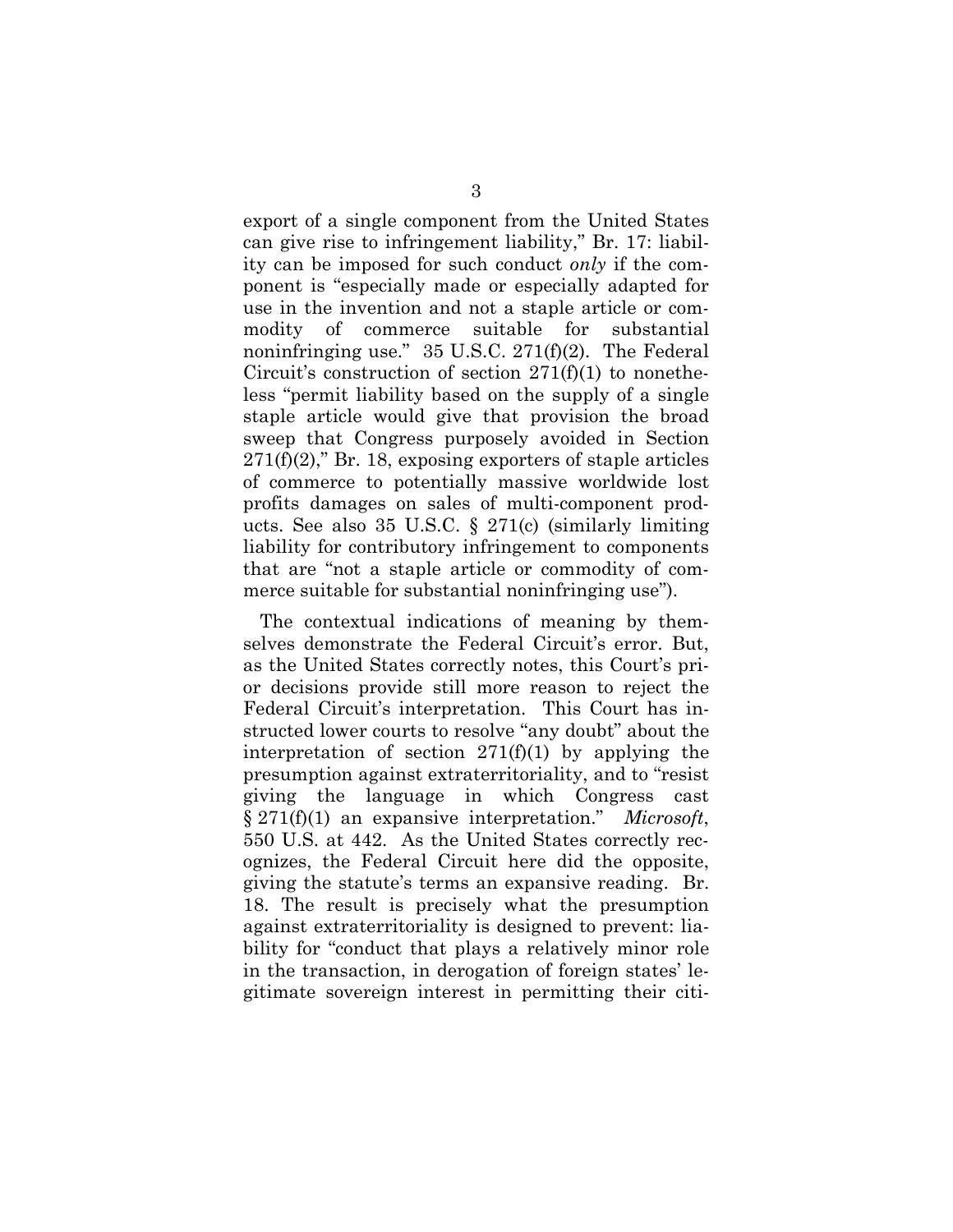zens to use imported staple articles to assemble and sell inventions that are not patented abroad." *Id.* at 19.

2. The United States also rightly observes the importance of correcting the Federal Circuit's misinterpretation of section  $271(f)(1)$ . Indeed, the expansion of the statute's extraterritorial reach itself raises important concerns; it infringes on the legitimate sovereign interests of foreign nations, and could create international friction, or even lead to a retaliatory broadening of the reach of foreign patent law over conduct occurring in the United States. See Bernard Chao, *Patent Imperialism*, 109 Nw. U. L. Rev. Online 77, 88 (2014).

The Federal Circuit's ruling also has, as the United States remarks, "far-reaching implications for U.S. export trade," because it "threaten[s] liability for the many U.S. exporters who supply single commodity components to foreign purchasers," potentially including damages for all lost profits on the entirety of the multi-component invention. Br. 19–20. This problem is particularly acute because the Federal Circuit interpreted "substantial" to mean nothing more than that the invention "would be inoperable" without the component at issue, Pet. App. 34a, which could cover "even minor constituent parts, like the spark plug of a car." Br. 19. This sweeping expansion of liability will operate as "one more incentive for U.S. companies who compete in foreign markets to move their manufacturing facilities abroad," resulting in a loss of U.S. manufacturing jobs that could not have been Congress' intention. Donald S. Chisum, *Normative and Empirical Territoriality in Intellectual Property: Lessons from Patent Law*, 37 Va. J. Int'l L. 603, 607 (1997); Br. Amicus Curiae of Agilent Technologies, Inc., at 16 ("[T]he Federal Circuit's message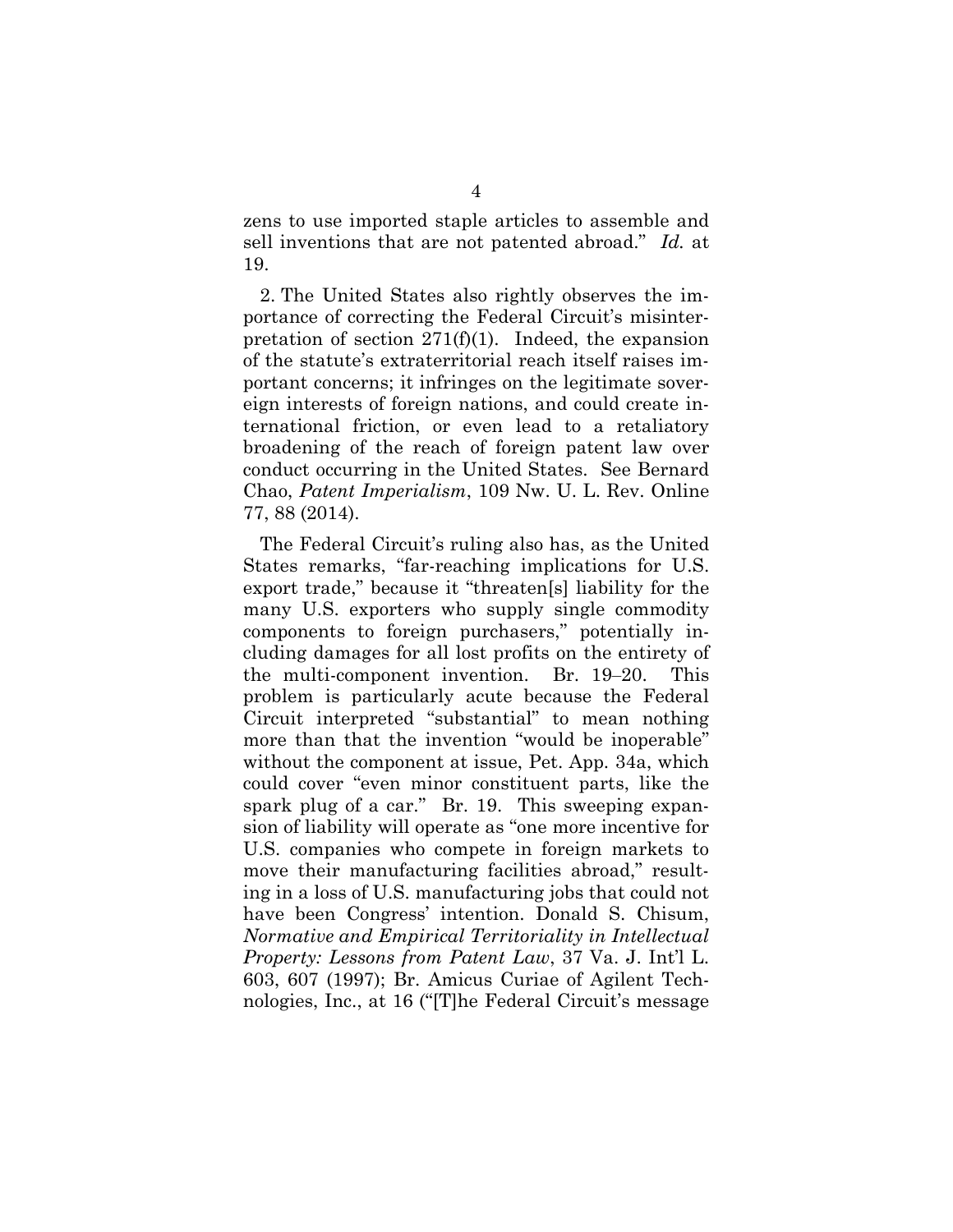to U.S. manufacturers, especially in industries in which patent liability is a prevalent concern, is to not use U.S.-made components unless absolutely necessary"). And the issue is likely to arise with increasing frequency, as companies seek to hold exporters liable for the supply of single components; indeed, the question has already recurred since the Federal Circuit's ruling. *Nomadix, Inc.* v. *Hospitality Core Servs. LLC*, No. CV 14-08256, 2015 WL 1525537, at \*5 (C.D. Cal. Apr. 3, 2015) ("[T]he Federal Circuit has held that 'liability under  $\S 271(f)(1)$  may attach for export of a single component.'").

Finally, the United States correctly notes that this case is a "suitable vehicle," because the "legal issue is cleanly presented" and there is no obstacle to this Court's review. Br. 21. The Federal Circuit cleanly held that "a party may be liable under  $\S 271(f)(1)$  for supplying or causing to be supplied a single component," and reversed the district court's judgment on that ground. Pet. App. 28a. And the interlocutory posture of the case, which was remanded for resolution of damages issues, presents no reason to decline review now. Br. 22. In addition to the reasons provided by the United States, the interlocutory posture is unproblematic because, had the Federal Circuit correctly interpreted section 271(f)(1) in line with the trial court's ruling, the appropriate disposition would have been *affirmance* of the judgment in petitioners' favor that the district court had entered on the non-U.S. sales. Pet. App. 49a–65a. Thus, this Court's review could render the remand proceedings (which have been stayed) largely unnecessary. Reply 11.

This Court should grant review of the second question presented, as the United States recommends.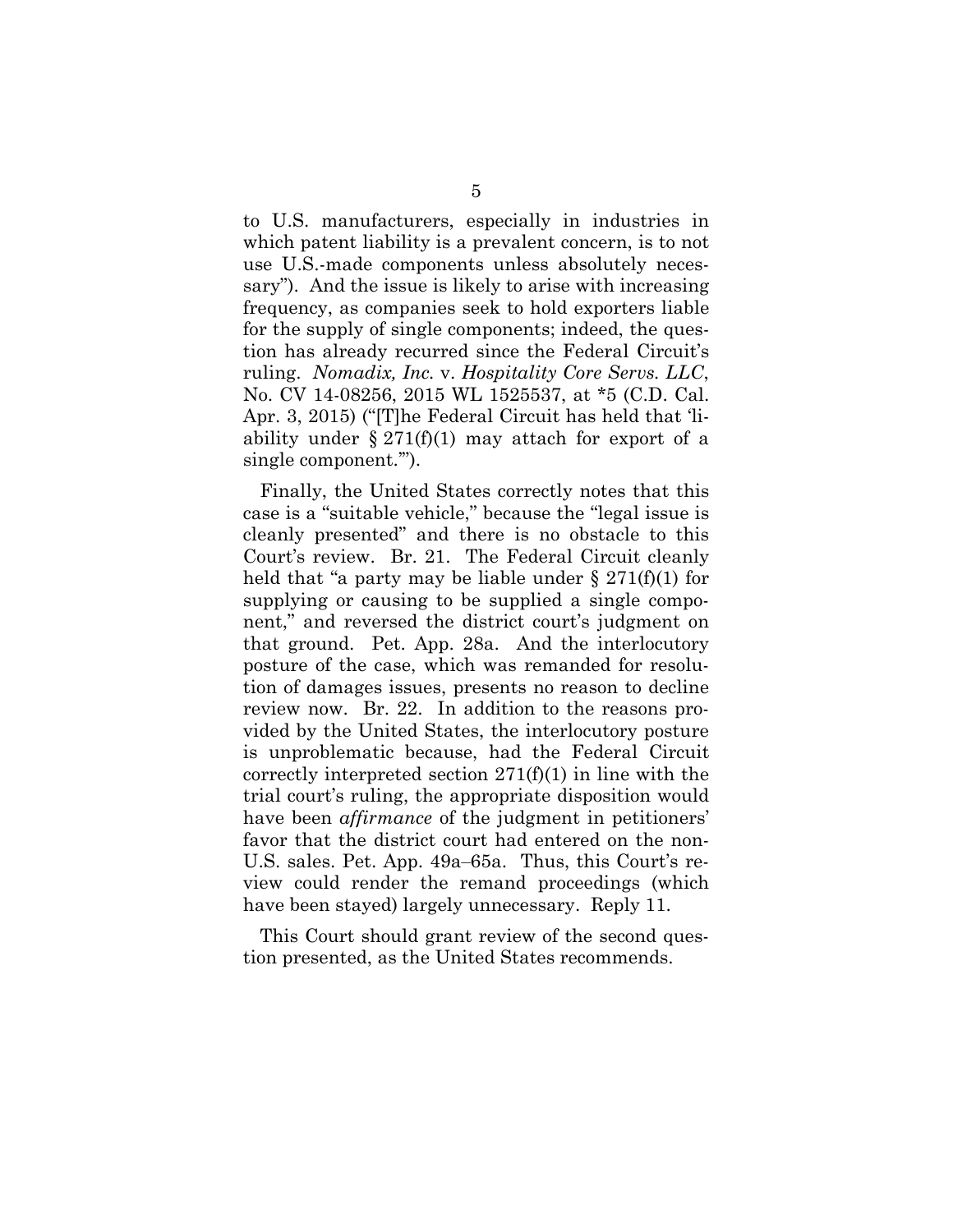### **II. THE COURT SHOULD ALSO REVIEW THE QUESTION WHETHER THE FEDERAL CIRCUIT ERRED IN HOLDING THAT A SINGLE ENTITY CAN "ACTIVELY IN-DUCE" ITSELF TO ENGAGE IN CONDUCT UNDER SECTION 271(f)(1).**

The United States recommends that review be limited to the question discussed above, but granting review of both questions presented in the petition would not increase the resources required for this Court's review, and would enable the Court to address more comprehensively the proper interpretation of the statute, and the problems created by the Federal Circuit's expansion of its extraterritorial application.

1. Both questions presented involve the interpretation of the same subsection of the same statute, 35 U.S.C.  $\S$  271(f)(1), and both implicate the presumption against extraterritoriality that applies to its interpretation. Granting review of both questions will thus ensure that the Court interprets the statute holistically rather than piecemeal. And review of both questions will also provide the best opportunity to consider the Congressional purpose of section  $271(f)(1)$ , how the provision was intended to operate within the broader context of the Patent Act, and the extent to which the provision "clearly" expresses '"the affirmative intention of the Congress' . . . to give a statute extraterritorial effect." *Morrision* v. *Nat'l Austl. Bank Ltd.*, 561 U.S. 247, 255 (2010). Thus, the two questions presented are best evaluated in tandem.

For instance, both questions require an evaluation of Congress' intent to close the "loophole" identified in *Deepsouth Packing Co*. v. *Laitram Corp.*, 406 U.S. 518 (1972). As the United States notes, the classic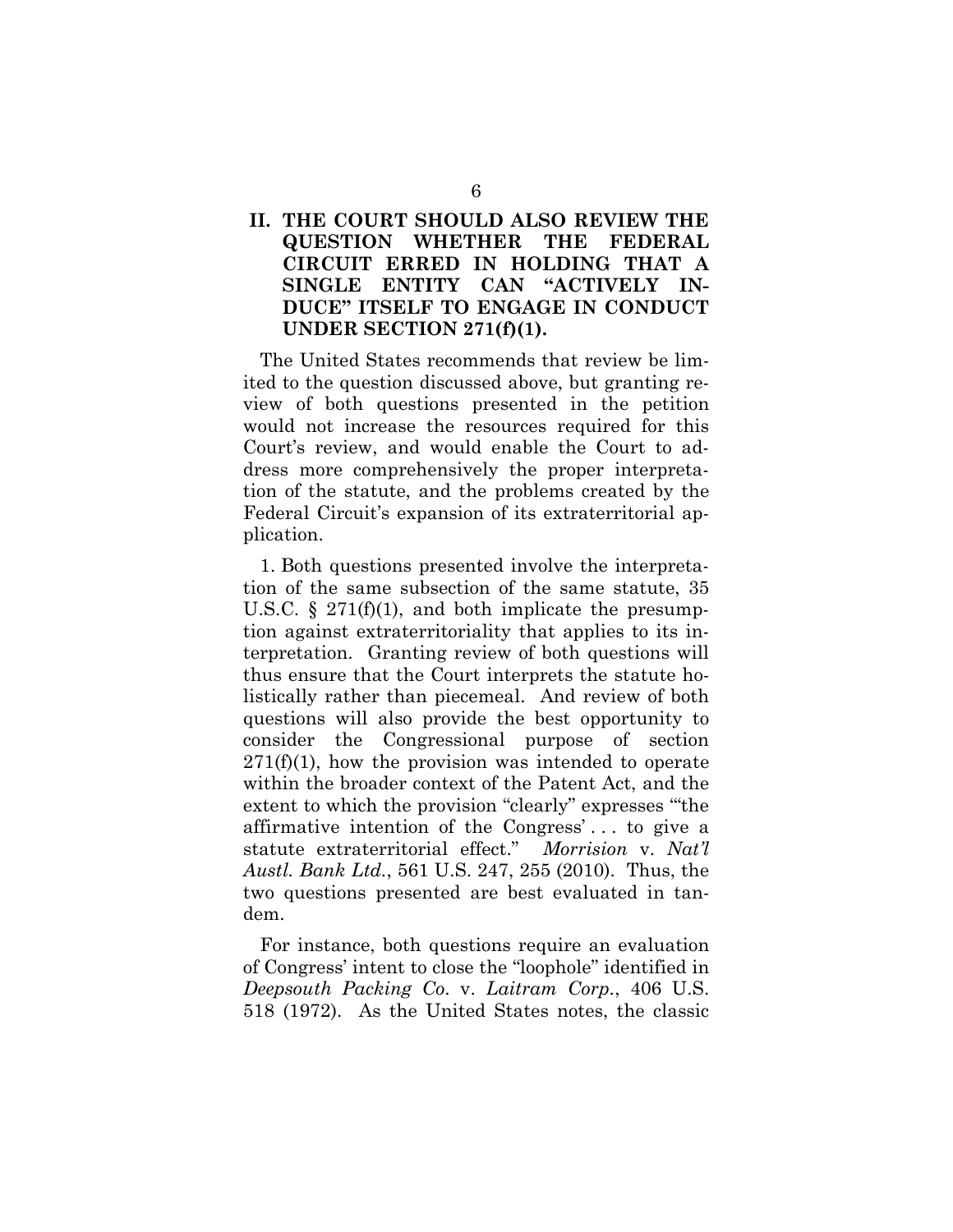*Deepsouth* situation involves an attempt to "circumvent[ ] U.S. patent law," Br. 19, by manufacturing all components of a patented invention in the U.S. and then shipping them to third-party foreign customers to combine, thus avoiding patent protection for what would otherwise be a clear U.S. sale of a U.S. manufactured product to a foreign customer. *Deepsouth*, 406 U.S. at 523–26. The case of a multinational company that supposedly "induces itself" to infringe raises a different and potentially countervailing set of concerns that there is no reason to believe Congress has considered and weighed. When a domestic company supplies all components to a foreign customer, there is a "U.S. sale" that is being disguised as foreign. But when a multinational company sources components internationally, including from the U.S., and establishes manufacturing facilities and sales operations abroad from which it both makes and ships products to countries beyond U.S. borders, there is no "U.S. sale" involved at all; the situation involved in *Deepsouth* is simply not present.

Whether U.S. law ought to reach such foreign sales involves sensitive issues of foreign trading relations and could invite retaliatory application of foreign law to corresponding U.S.-based sales. That is why this Court has emphasized that the presumption against extraterritoriality should produce narrow interpretations of 271(f), not expansive ones. Any "alteration should be made after focused legislative consideration, and not by the Judiciary forecasting Congress' likely disposition." *Microsoft*, 550 U.S. at 459.

Respectfully, the United States is incorrect when it asserts that this issue does not implicate the presumption against extraterritoriality. According to the United States, "construing Section 271(f)(1) to reach cases where the domestic supplier and foreign manu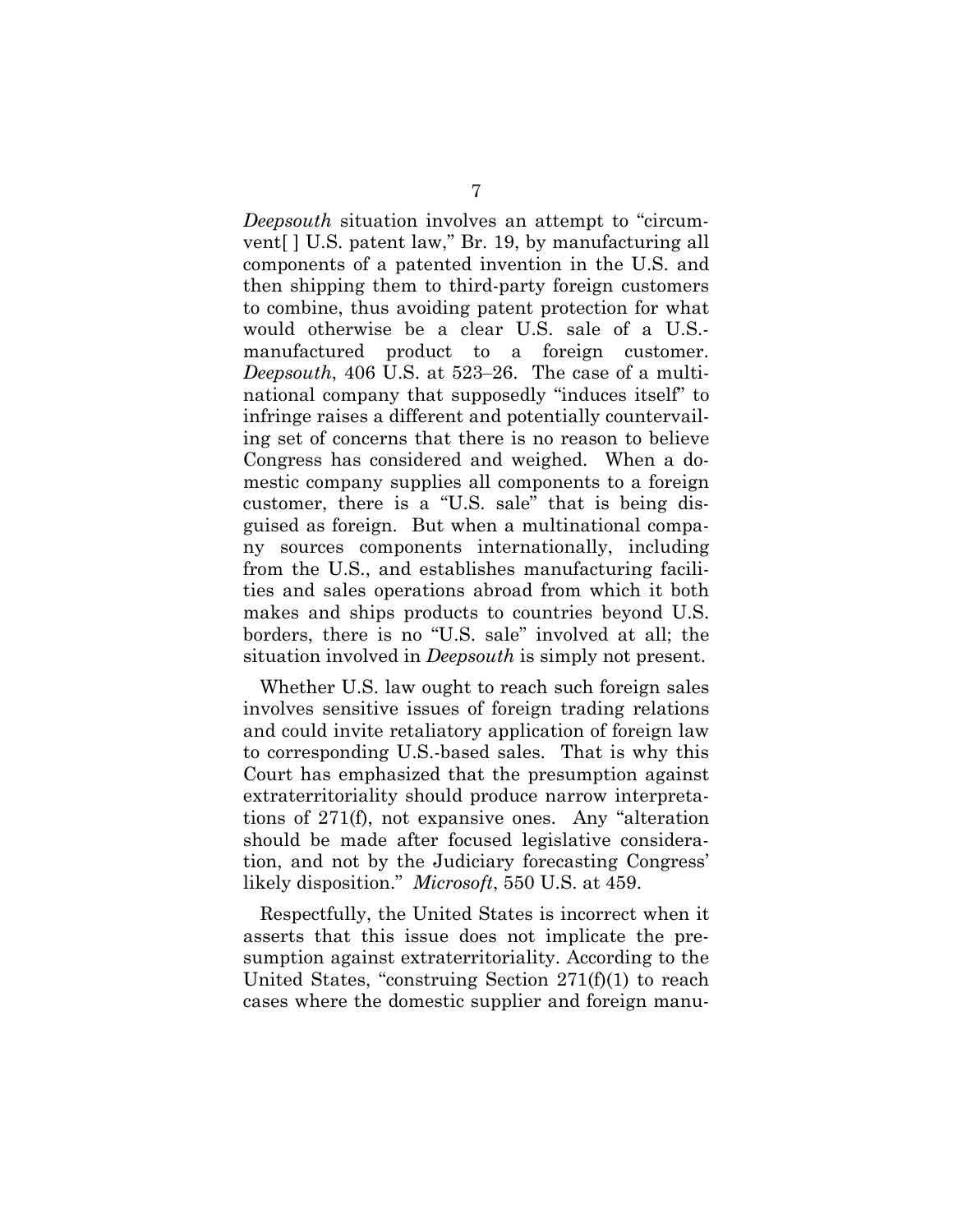facturer are the same legal entity does not expand the provision's reach in a manner that implicates the presumption," because "the nexus between the prohibited course of conduct and the United States is closer" than when two separate entities are involved. Br. 11 (emphasis omitted). But there is no doubt that the Federal Circuit's interpretation of "actively induce" is expansive; even the United States agrees that the Federal Circuit has understood the term in a broader sense than it is used in § 271(b), from which it was drawn. *Id.* at 10–11. And as the United States' brief elsewhere explains, an expansive interpretation of section  $271(f)(1)$  implicates the presumption because "it imposes liability for domestic conduct (shipping components from the United States) that induces particular foreign conduct (the manufacture in a foreign country of an invention that is patented in the United States)," and such liability "will affect the foreign conduct of the recipients of the components." *Id.* at 18. Expanding the reach of § 271(f) implicates the extraterritorial application of U.S. patent law no matter what words are read expansively.

Indeed, the concern about intrusion into foreign markets of U.S. patent regulation is particularly acute when a single, multi-national corporation sources components for its products across the world, including from the U.S., then compiles and assembles the products in overseas facilities it has established and sells them to foreign customers from those overseas facilities. Such sales have highly attenuated ties to the United States. The Federal Circuit thus erred in refusing to apply the presumption against extraterritoriality. Pet. App. 27a n.10.

The United States brushes aside the fact that the phrase "actively induce" was drawn from a statute that plainly does not cover conduct of one entity caus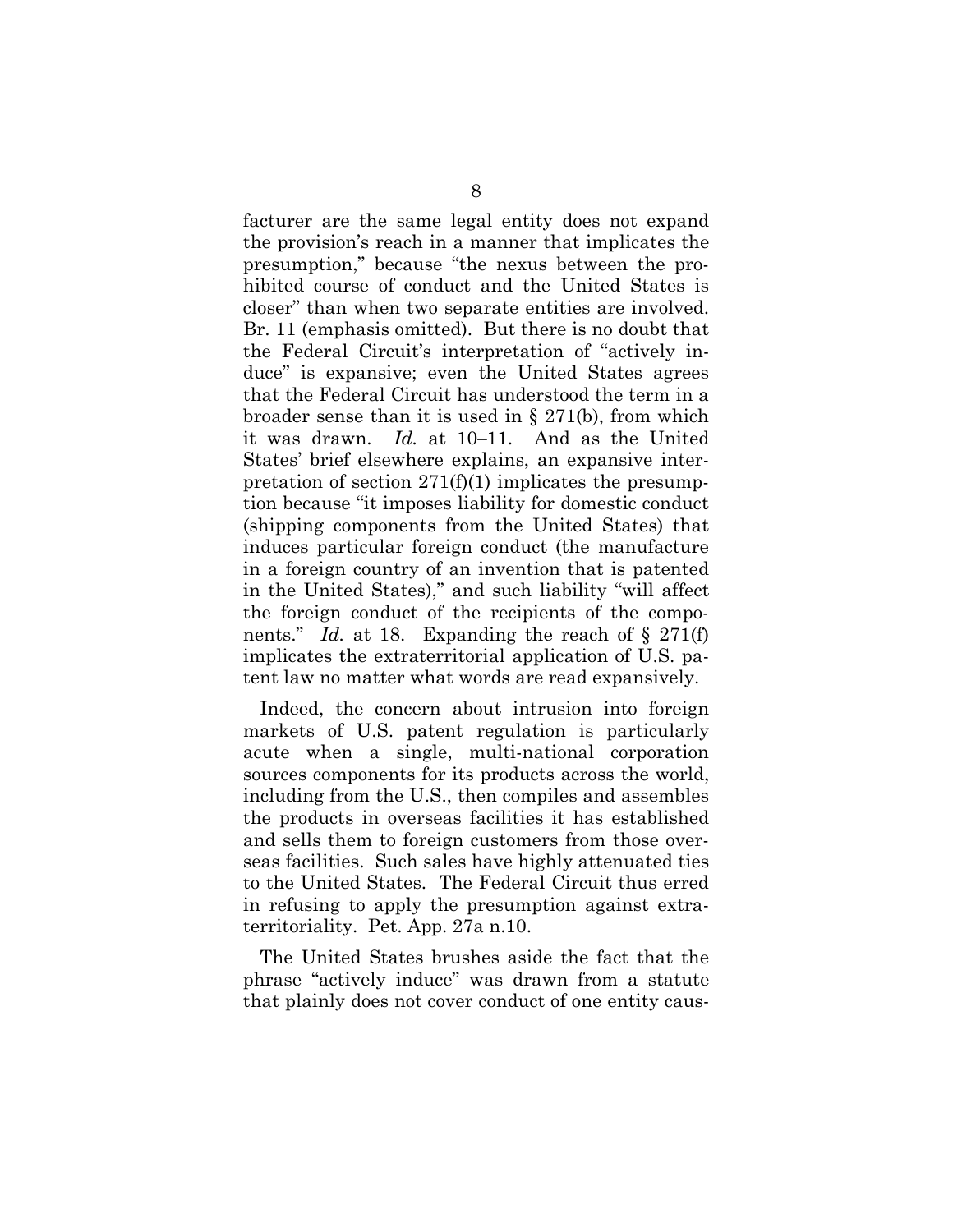ing itself to do something. The United States argues that § 271(b) is "premised on the existence of another party that is liable for direct infringement" under section 271(a). Br. 10. It then ignores the strong presumption that "identical words and phrases within the same statute should normally be given the same meaning." *Powerex Corp.* v. *Reliant Energy Servs., Inc.*, 551 U.S. 224, 232 (2007). That presumption has "special force here," because "the term 'actively induce' in  $\S 271(f)(1)$  was expressly 'drawn from existing subsection 271(b)." Pet. App. 41a (Prost, C.J., dissenting) (quoting 130 Cong. Rec. 28,069). There is no reason to believe that Congress intended the same language in the two subsections to have such starkly different meanings.

The fact that  $\S 271(f)(1)$  talks of inducing "the combination," rather than inducing "infringement" as in § 271(b), is no reason to understand the phrase "actively induce" differently. See Br. 8. In both provisions, what matters is that some action is being induced. The United States concedes that that phrase would require inducing another "if the object of the verb 'induce' were a word like 'person.'" *Id.* But § 271(b) does not make the object of inducement some person; it too makes the object "a result," *id.*, specifically "infringement." The point is that in *both* provisions Congress reasonably expected that the inducer would be inducing a result achieved by another person. As this Court has previously observed, "actively induce" in section 271(b) means "to lead on; to influence; to prevail on; to move by persuasion or influence." *Global-Tech Appliances, Inc*. v. *SEB S.A*., 131 S. Ct. 2060, 2065 (2011). The object of inducement is always some other person, no matter what result the inducer intends that person to produce.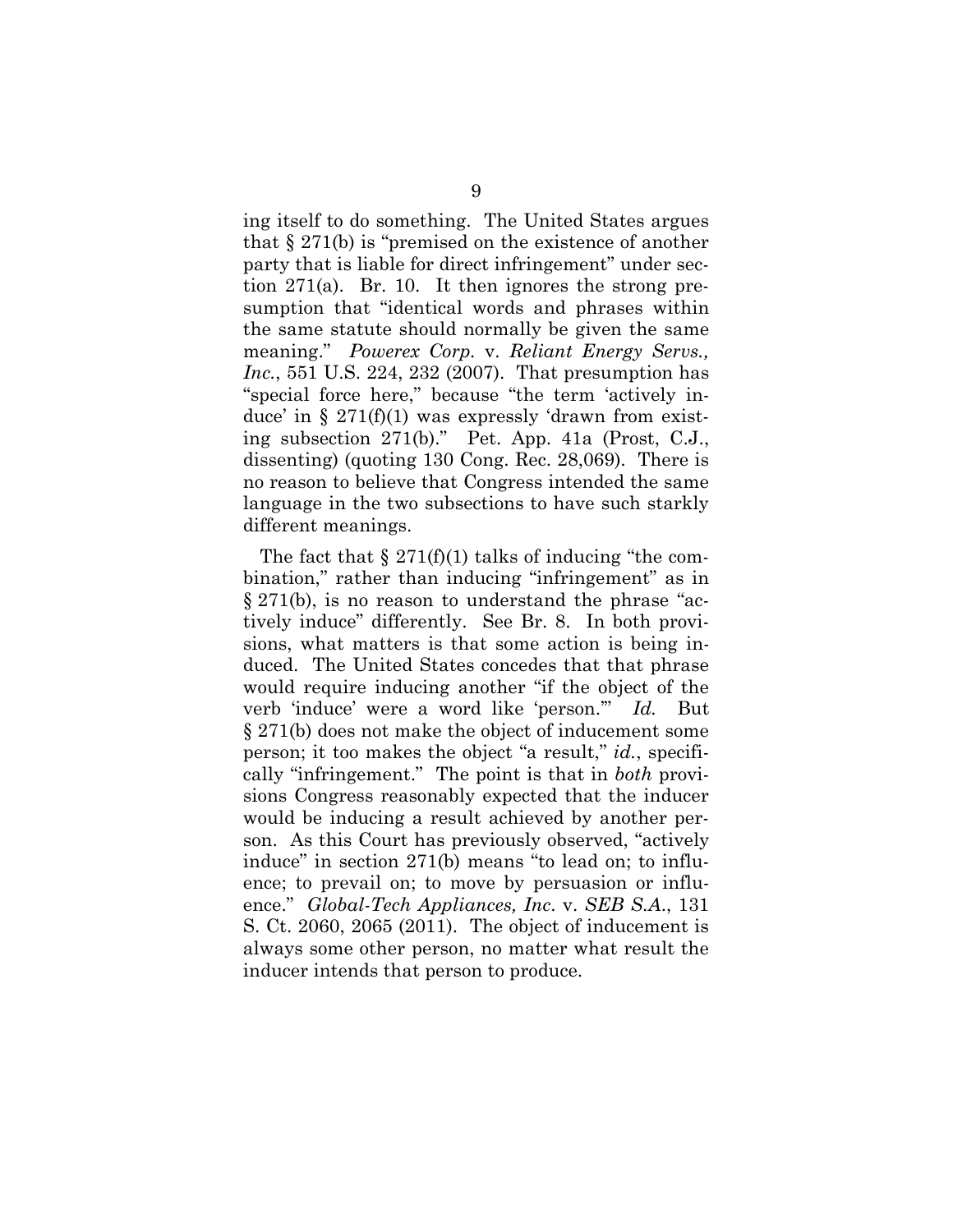2. Furthermore, the first question presented is also highly important. The United States argues that its importance is limited because "[m]ultinational corporations generally act through locally incorporated subsidiaries or affiliates rather than as single legal entities," and the issue will therefore not frequently arise. Br. 12. But it has already arisen in other cases, and will continue to do so. Reply 6. While there is no way to know exactly how many companies will be affected, it is clear that some will be erroneously held liable for violating the statute under the Federal Circuit's misinterpretation.

Further, even if most cases will involve legally distinct entities, the Federal Circuit's erroneous holding that "induce" means "cause" has broader ramifications. For instance, this interpretation could change or even eliminate the intent element of section  $271(f)(1)$ . This Court inferred that section  $271(b)$  contains an intent element from its holding that "induce" means "move by persuasion"; if "induce" in section 271(f) instead means "cause," it is unclear whether that subsection requires proof of intent. *Global-Tech*, 131 S. Ct. at 2065 ("Although the text of § 271(b) makes no mention of intent, we infer that at least some intent is required. The term 'induce' means '[t]o lead on; to influence; to prevail on; to move by persuasion or influence' . . . . When a person actively induces another to take some action, the inducer obviously knows the action that he or she wishes to bring about."). In addition, the Federal Circuit's ruling will significantly reduce plaintiffs' burden of proof, allowing them to seek damages for *worldwide* sales with no showing of which legal entities were involved in which transactions. The issue is important, and this Court's review is needed.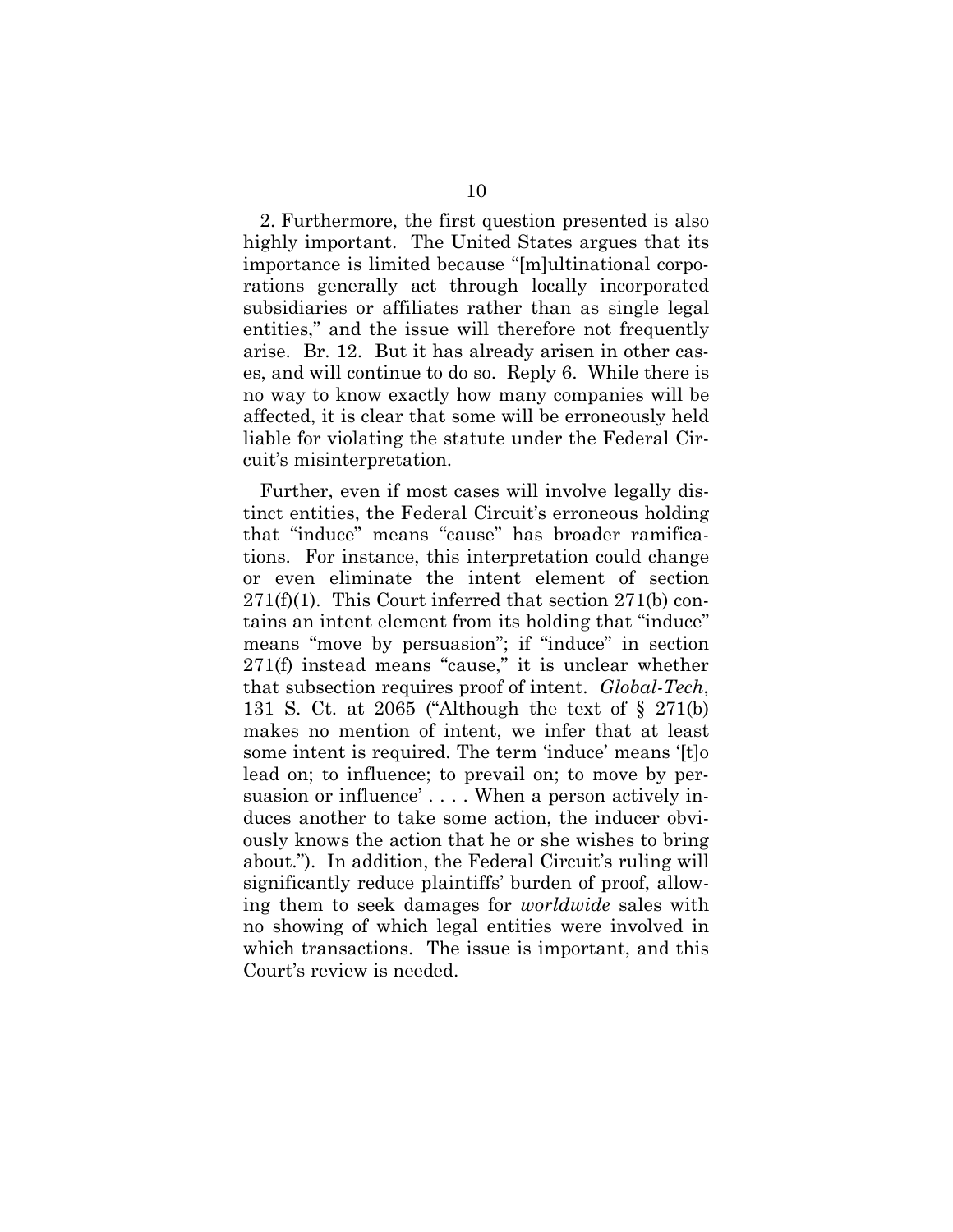3. Finally, there are no vehicle issues. The United States' concern that the Court may not be able to resolve the meaning of "a substantial portion of the components" if it grants both questions presented is misplaced. Br. 15. The district court entered judgment as a matter of law on *both* grounds independently. Pet. App. 51a–64a. The Federal Circuit therefore had to reverse on both issues to vacate the district court's judgment in petitioner's favor. *Id.* at 23a. In reviewing the Federal Circuit's ruling, it would be a matter for this Court's discretion which issue to review first. See *id.* at 51a (considering the "substantial portion" issue first). If this Court disagreed with the Federal Circuit's interpretation on either ground, then the Federal Circuit's ruling would be reversed, and the trial court's judgment in petitioner's favor on non-U.S. sales should be affirmed. In short, there is no bar to this Court taking *both*  questions presented, but considering first the question that the United States believes is of greater importance. Indeed, there would be no obstacle to this Court's resolving both questions presented if it should choose to do so. 13B Wright & Miller, *Federal Practice and Procedure* § 3533 n.21 (3d ed. 2016) ("Courts often decide multiple, independently sufficient grounds in the same case.").

Only this Court can correct the Federal Circuit's misinterpretation of 35 U.S.C.  $\S 271(f)(1)$ , and rein in its creation of sweeping and unpredictable liability for component manufacturers nationwide. Both questions presented should be granted.